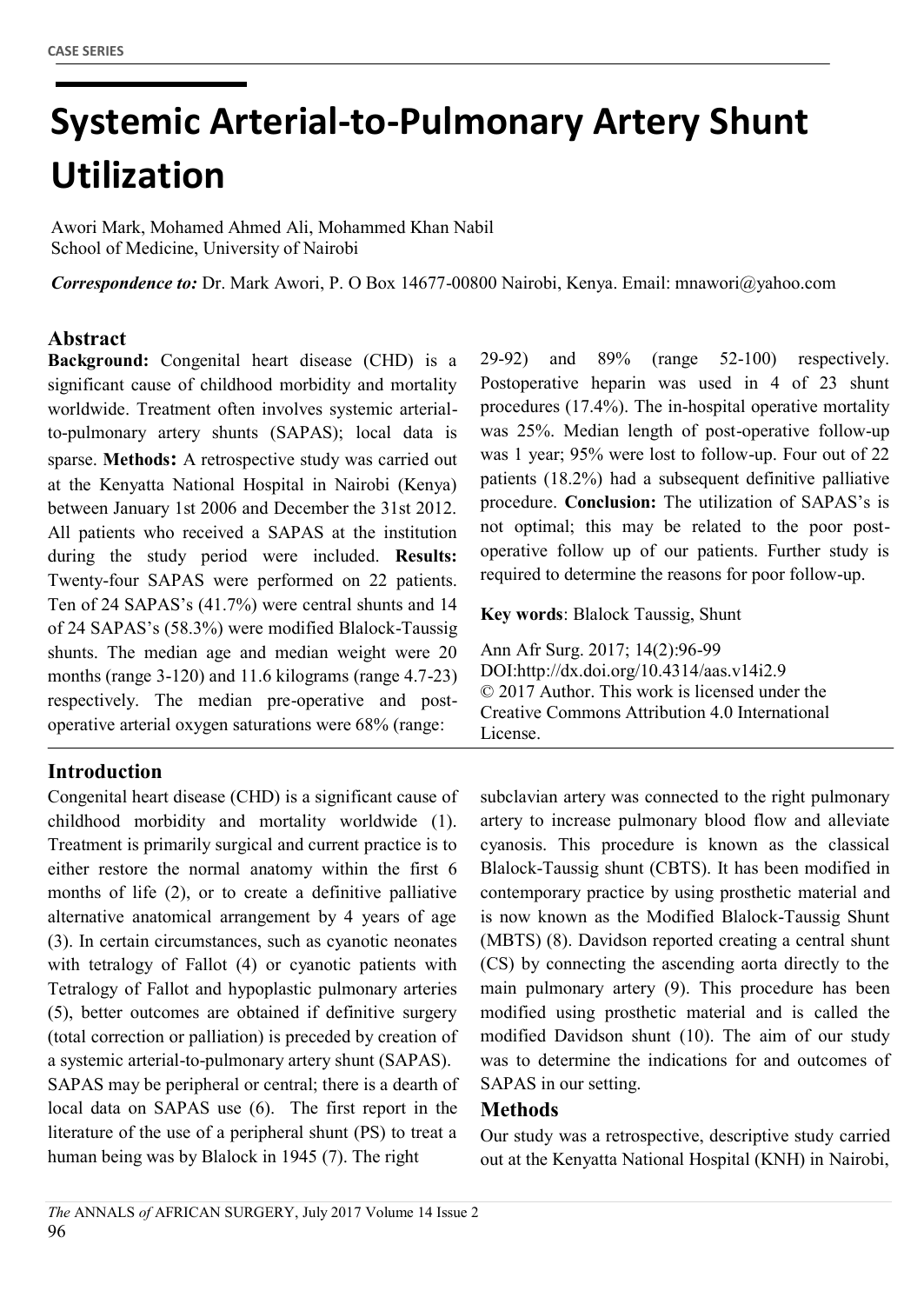Kenya between January 1st 2006 and December the 31st 2012. The investigators identified relevant patients using the cardiothoracic theatre register. Patient case notes were then retrieved and the relevant data was entered into a data sheet. All patients who underwent a SAPAS procedure at KNH during the study period were included. Patients who were admitted to KNH but had received a SAPAS at another institution during the study period were excluded. Variables collected included: type of cardiac lesion, type of SAPAS performed, age at surgery, indication for surgery, use of postoperative anticoagulation, length of intensive unit stay and operative mortality. Microsoft Excel (2010) was used for data analysis; there was no missing data. The study was carried out after approval by the Kenyatta National Hospital/University of Nairobi Ethics and Research Committee.

### **Results**

Over the study period, twenty-four SAPAS were performed on 22 patients. The lesions in the shunted patients are shown in Table 1.

#### **Table 1 Cardiac lesion in SAPAS patients**

| <b>Cardiac Lesion</b>     | Number $(\% )$ |
|---------------------------|----------------|
| Tetralogy of Fallot (TOF) | 11(45.8)       |
| Tricuspid atresia (TA)    | 7(29.2)        |
| Double outlet right       | 6(25)          |
| ventricles (DORV)         |                |

Ten (41.7%) of these were central shunts (CS) and 14 (58.3%) were modified Blalock-Taussig Shunts (MBTS). Four of the 14 MBTS (28.6%) were performed on the right side. The median age and median weight at shunt surgery were 20 months (range 3-120) and 11.6 kilograms (range 4.7-23) respectively. The median pre-operative and post-operative arterial oxygen saturations were 68% (range: 29-92) and 89% (range 52-100) respectively.

All shunts were made of expanded polytetrafluoroethylene (ePTFE) and created using continuous prolene. The median shunt diameter was 5mm (range 3.5-7). The median duration of surgery was 4 hours (range 3.5-5). Within 12 hours of completion of surgery, intravenous heparin was used in 4 of 23 shunt procedures (17.4%). Long-term postoperative aspirin was used in 7 of 23 shunt procedures (30.4%); the rest of the patients did not receive any anticoagulant. The median length of intensive care stay (LOICUS) and the median length of hospital say (LOHS) were 3 days (range 2-82) and 8.5 days (range 5 - 48) respectively. The in-hospital operative mortality was 25% (6 deaths). The median length of post-operative follow-up was 1 year (range 1 to 6). Four out of 22 patients (18.2%) had a subsequent definitive palliative procedure; we could not tell if any patient had a corrective procedure. At the time of data collection, 20 of 22 patients (91%) had not been seen in the clinic for the last 2 years.

#### **Discussion**

The median age at SAPAS (MBTS or CS) surgery in our patients was 20 months; no SAPAS was performed in neonates. In contemporary best practice, MBTS are primarily performed in neonates (11); the aim is to alleviate cyanosis and to facilitate subsequent definitive surgical procedures. It is not clear why no shunts were performed in neonates, however, a previous study (carried out at the same hospital) on the management pathway of CHD showed that the mean age at which CHD was first confirmed by echocardiography was 18.6 months(6). The authors also noted that the mean age at which CHD was first suspected was 9.5 months. It is likely that CHD is not recognized in the majority of neonates in our setting. This is a concern as the prognosis of cyanotic neonates who do not receive timely intervention is poor. It is not unreasonable to postulate that most neonates requiring SAPAS in our setting die before a diagnosis of CHD is made. Sixteen of 24 shunt procedures (66.7%) were on patients with hypoplastic branch pulmonary arteries(BPA's); 8 of 16 patients with hypoplastic BPA's (50%) received a single PS and the rest received a single CS. Nakata showed that poor surgical outcomes(death) are obtained when total surgical correction is attempted in patients with hypoplastic BPA's(5). SAPAS's are used to 'grow' BPA's to facilitate total correction or optimal definitive palliation. In this regard, CS's have been shown to grow hypoplastic BPA's sufficiently in accordance with Nakata's recommendations (12). There appears to be conflicting evidence as to whether peripheral shunts (CBTS and MBTS) grow BPA's sufficiently (13, 14); this may explain why surgical opinion and practice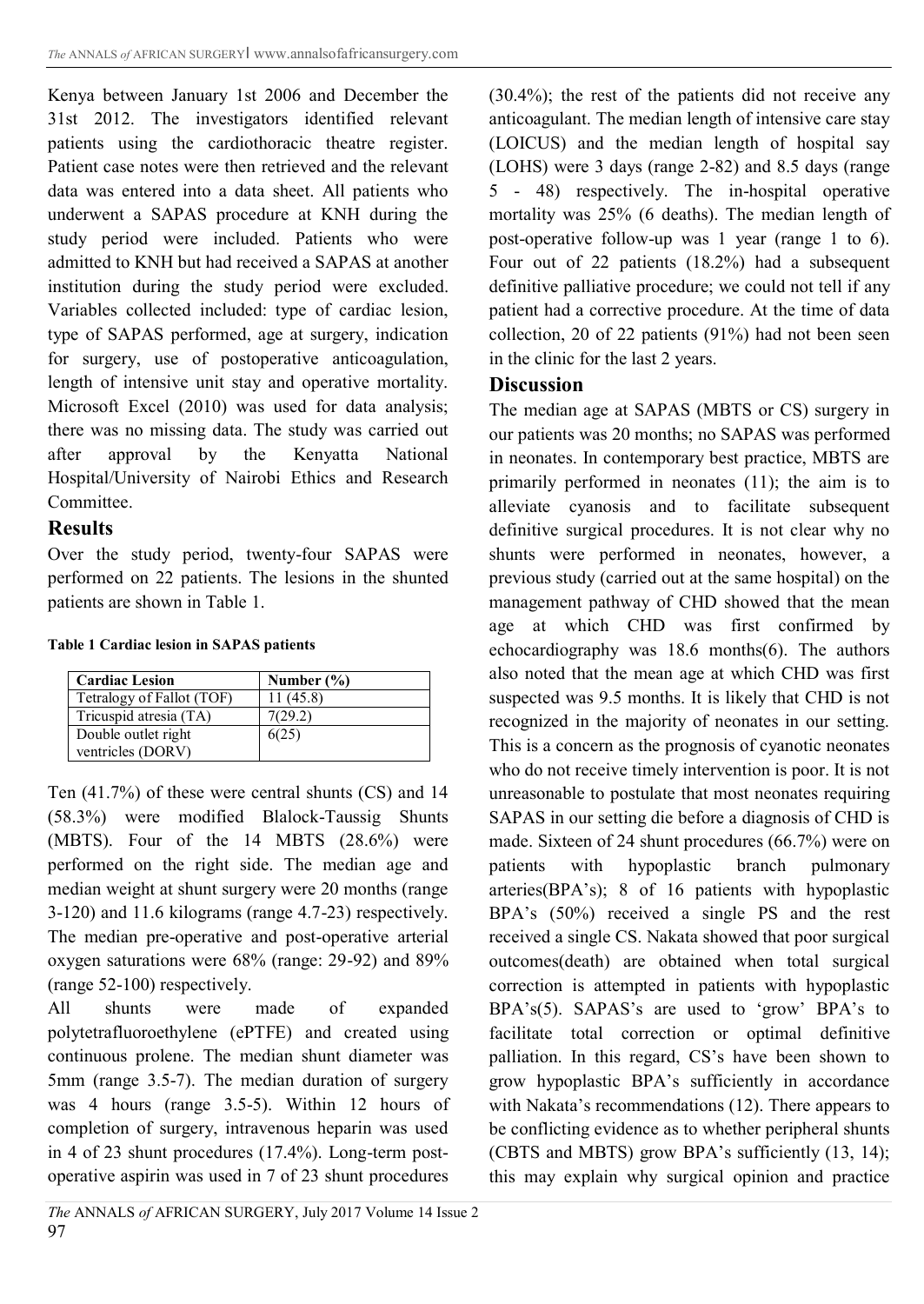differ in regard to the most suitable shunt in a setting of hypoplastic BPA's. Work by Borowski et al provides an explanation for the apparent conflict of evidence (15). Their work shows that BPA growth depends on shunt size and the duration that the shunt has been in place. They noted that to obtain adequate BPA growth, more than one PS is usually required (i.e. a second operation is necessary after some time). In addition, when the duration of time required for adequate BPA growth in their paper is compared to CS outcomes reported in the literature, it is clear that a PS takes a longer time to achieve adequate BPA growth. These two concepts are important to appreciate as they greatly affect surgical decision making. Their implications may be summarized as follows:

- 1. A single CS will be sufficient to achieve adequate BPA growth but more than one PS will be required to achieve adequate growth.
- 2. It will take longer to achieve adequate BPA growth using a PS than a CS.

Another concept also affects the choice of shunt used: there is evidence that a CS is a risk factor for operative mortality (16). Considered together, these three concepts provide reasonable arguments for the use of either shunt. The hospital mortality of 25% is quite high compared to the 10% reported in the literature (17, 18); two factors may have contributed to this. First, our patients are older than the typical patient in contemporary practice. Having lived with the pathology for longer they may represent a sicker cohort of patients. Secondly, only 17.4% of our patients received heparin post-operatively and only 30.4% received post-operative acetylsalicylic acid. Although more recent evidence suggests that failure to administer postoperative heparin (19) and aspirin (20) are risk factors for operative mortality, older evidence suggested that post operative intravenous heparin (21) and oral aspirin (22) were unnecessary. This may explain why a large number of patients in our cohort didn't receive them. Over 50% of SAPAS patients did not present for a single follow-up visit. The remainder only presented for one follow-up visit; 95.5% were lost to follow-up. Only 18.2% went on to have definitive palliative surgery (we cannot tell if any had total corrective surgery). This poor progression to the next surgical procedure it probably due to the extremely

poor follow-up. The poor quality of follow-up is worrisome as a single SAPAS will not provide longterm palliation (23) nor will a single PS produce adequate growth of BPA's. It is likely that a significant number of these children have died. This is a tragedy in an era when 90% of children with CHD reach adulthood and experience a good quality of life after having either a total correction or a definitive palliative surgical procedure (24).

#### **Conclusion**

Our findings suggest that the utilization of SAPAS in our setting is not optimal and that this may be related to poor patient follow-up. Future studies should determine the reasons for poor follow-up with a view to providing data that may be used to improve this aspect of care.

### **References**

- 1. Liu L, Johnson HL, Cousens S, et al. Global, Regional, and National Causes of Child Mortality: An Updated Systematic Analysis for 2010 with Time Trends Since 2000. The Lancet 2012; 379:2151–61.
- 2. Karl TR. Tetralogy of Fallot: Current Surgical Perspective. Ann Pediatr Card. 2008; 1: 93-100.
- 3. Said SM, Burkhart HM, Dearani JA. The Fontan Connections: Past, Present and the Future. World J Pediatr Congenit Heart Surg 2012; 3:171-82.
- 4. Vohra HA, Adamason L, Haw MP. Is Early Primary Repair for Correction of Tetralogy of Fallot Comparable to Surgery after 6 Months of age? Interact Cardio Vasc Thorac Surg. 2008; 7:698-701.
- 5. Nakata S, Imai Y, Yakanashi Y et al. A New Method for Quantitative Standardization of Cross Sectional Areas of the Pulmonary Arteries in Congenital Heart Diseases with Decreased Pulmonary Blood Flow. J Thorac Cardiovasc Surg. 1984; 88:610–9.
- 6. Awori MN, Ogendo SW, Gitome SW, Ong'uti SK, Obonyo NG. Management Pathway for Congenital Heart Disease at Kenyatta National Hospital, Nairobi. East Afr Med J. 2007; 84: 312-7.
- 7. Blalock A, Taussig HB. The Surgical Treatment of Malformations of the Heart in which there is Pulmonary Stenosis or Pulmonary Atresia. JAMA. 1945; 128:189-92.